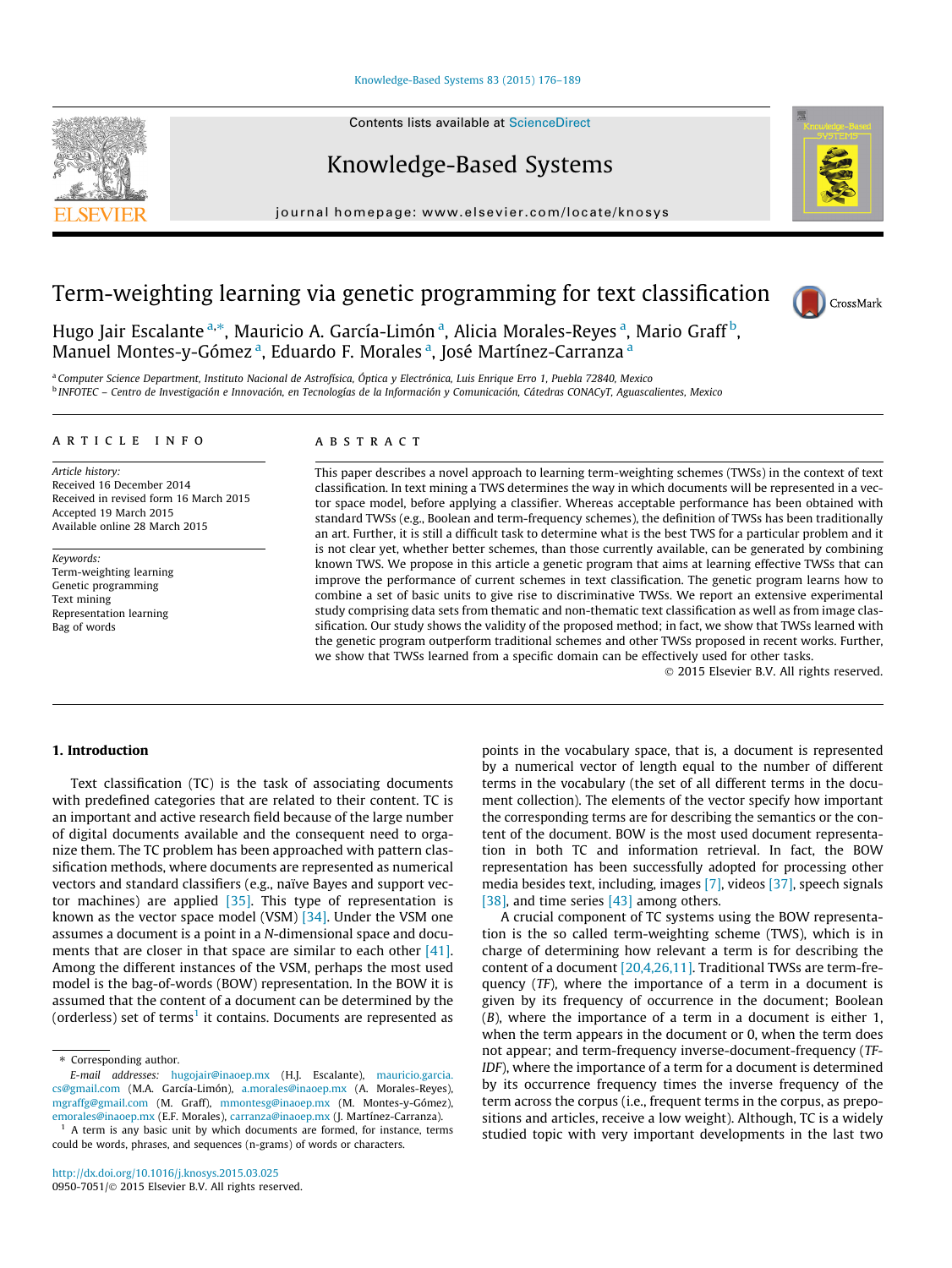decades [\[35,20\],](#page--1-0) it is somewhat surprising that little attention has been paid to the development of new TWSs to better represent the content of documents for TC. In fact, it is quite common in TC systems that researchers use one or two common TWSs (e.g., B, TF or TF-IDF) and put more effort in other processes, like feature selection [\[21,44\]](#page--1-0), or the learning process itself [\[1,2,14\]](#page--1-0). Although all of the phases in TC are equally important, we think that by putting more emphasis on defining or learning effective TWSs we can achieve substantial improvements in TC performance.

This paper introduces a novel approach to learning TWS for TC tasks. A genetic program is proposed in which a set of primitives and basic TWSs are combined through arithmetic operators in order to generate alternative schemes that can improve the performance of a classifier. Genetic programming is an evolutionary algorithm in which a population of programs is evolved  $[27]$ , where programs encode solutions to complex problems, in this work programs encode TWSs. The underlying hypothesis of our proposed method is that an evolutionary algorithm can learn TWSs of comparable or even better performance than those proposed so far in the literature.

Traditional TWSs combine term-importance and term-document-importance factors to generate TWSs. For instance in TF-IDF, TF and IDF are term-document-importance and term-importance factors, respectively. Term-document weights are referred as local factors, because they account for the occurrence of a term in a document (locally). On the other hand, term-relevance weights are considered global factors, as they account for the importance of a term across the corpus (globally). It is noteworthy that the actual factors that define a TWS and the combination strategy itself have been determined manually. Herein we explore the suitability of learning these TWSs automatically, by providing a genetic program with a pool of TWSs' building blocks with the goal of evolving a TWS that maximizes the classification performance for a TC classifier. We report experimental results in many TC collections that comprise both: thematic and non-thematic TC problems. Throughout extensive experimentation we show that the proposed approach is very competitive, learning very effective TWSs that outperform most of the schemes proposed so far. We evaluate the performance of the proposed approach under different settings and analyze the characteristics of the learned TWSs. Additionally, we evaluate the generalization capabilities of the learned TWSs and even show that a TWS learned from text can be used to effectively represent images under the BOW formulation.

The rest of this document is organized as follows. Next section formally introduces the TC task and describes common TWSs. Section [3](#page--1-0) reviews related work on TWSs. Section [4](#page--1-0) introduces the proposed method. Section [5](#page--1-0) describes the experimental settings adopted in this work and reports results of experiments that aim at evaluating different aspects of the proposed approach. Section [6](#page--1-0) presents the conclusions derived from this paper and outlines future research directions.

### 2. Text classification with the Bag of words

The most studied TC problem is the so called thematic TC (or simply text categorization)  $[35]$ , which means that classes are associated to different themes or topics (e.g., classifying news into "Sports" vs. "Politics" categories). In this problem, the sole occurrence of certain terms may be enough to determine the topic of a document; for example, the occurrence of words/terms "Basketball", "Goal", "Ball", and "Football" in a document is strong evidence that the document is about ''Sports''. Of course, there are more complex scenarios for thematic TC, for example, distinguishing documents about sports news into the categories: "Soccer" vs. "NFL". Non-thematic TC, on the other hand, deals with the problem of associating documents with labels that are not related to their topics. Non-thematic TC includes the problems of authorship attribution [\[39\],](#page--1-0) opinion mining and sentiment analysis [\[32\]](#page--1-0), authorship verification [\[25\]](#page--1-0), author profiling [\[24\],](#page--1-0) among several others [\[33,23\].](#page--1-0) In all of these problems, the thematic content is of no interest, nevertheless, it is common to adopt standard TWSs for representing documents in nonthematic TC as well (e.g., BOW using character n-grams or part-of-speech tags [\[39\]](#page--1-0)).

It is noteworthy that the BOW representation has even trespassed the boundaries of the text media. Nowadays, images [\[7\],](#page--1-0) videos  $[37]$ , audio  $[38]$ , and other types of data  $[43]$  are represented throughout analogies to the BOW. In non-textual data, a codebook is first defined/learned and then the straight BOW formulation is adopted. In image classification, for example, visual descriptors extracted from images are clustered and the centers of the clusters are considered as visual words [\[7,45\].](#page--1-0) Images are then represented by numerical vectors (i.e., a VSM) that indicate the relevance of visual words for representing the images. Interestingly, in other media than text (e.g., video, images) it is standard to use only the TF TWS, hence motivating the study on the effectiveness of alternative TWSs in non-textual tasks. Accordingly, in this work we also perform preliminary experiments on learning TWSs for a standard computer vision problem [\[19\]](#page--1-0).

TC is a problem that has been approached mostly as a supervised learning task, where the goal is to learn a model capable of associating documents to categories [\[35,20,1\]](#page--1-0). Consider a data set of labeled documents  $D = (\mathbf{x}_i, y_i)_{\{1,\dots,N\}}$  with N pairs of documents  $(x_i)$  and their classes  $(y_i)$  associated to a TC problem; where we assume  $\mathbf{x}_i \in \mathbb{R}^p$  (i.e., a VSM) and  $y_i \in C = \{1, \dots K\}$ , for a problem with K-classes. The goal of TC is to learn a function  $f : \mathbb{R}^p \to C$  from  $D$  that can be used to make predictions for documents with unknown labels, the so called test set:  $\mathcal{T} = \{ \mathbf{x}_1^T, \ldots, \mathbf{x}_M^T \}$ . Under the BOW formulation, the dimensionality of documents' representation, p, is defined as  $p = |V|$ , where V is the vocabulary (i.e., the set all the different terms/words that appear in a corpus). Hence, each document  $d_i$  is represented by a numerical vector  $\mathbf{x}_i = \langle x_{i,1} \dots, x_{i,|V|} \rangle$ , where each element  $x_{i,j}, j = 1, \dots, |V|$ , of  $\mathbf{x}_i$  indicates how relevant word  $t_j$  is for describing the content of  $d_i$ , and where the value of  $x_{i,j}$  is determined by the TWS.

Many TWSs have been proposed so far, including unsupervised [\[35,34,20\]](#page--1-0) and supervised schemes [\[11,26\],](#page--1-0) see Section [3.](#page--1-0) Unsupervised TWSs are the most used ones, they were firstly proposed for information retrieval tasks and latter adopted for TC [\[35,34\]](#page--1-0). Unsupervised schemes rely on term frequency statistics and measurements that do not take into account any label information. For instance, under the Boolean (B) scheme  $x_{i,j} = 1$  iff term  $t_i$  appears in document i and 0 otherwise; while in the term-frequency (TF) scheme,  $x_{i,j} = \#(d_i,t_j)$ , where  $\#(d_i,t_j)$  accounts for the times term  $t_i$  appears in document  $d_i$ . On the other hand, supervised TWSs aim at incorporating discriminative information into the representation of documents [\[11\].](#page--1-0) For example in the TF-IG scheme,  $x_{i,j} = \#(d_i, t_j) \times \text{IG}(t_j)$ , is the product of the TF TWS for term  $t_i$  and document  $d_i$  (a local factor) with the information gain of term  $t_i$  (IG $(t_i)$ , global factor). In this way, the discrimination power of each term is taken into account for the document representation; in this case through the information gain value  $[44]$ . It is important to emphasize that most TWSs combine information from both term-importance (global) and term-document-importance (local) factors (see Section [3\)](#page--1-0), for instance, in the TF-IG scheme, IG is a term-importance factor, whereas TF is a term-document-importance factor.

Although acceptable performance has been reported with existing TWS, it is still an art determining the adequate TWS for a particular data set; as a result, mostly unsupervised TWSs (e.g., B, TF